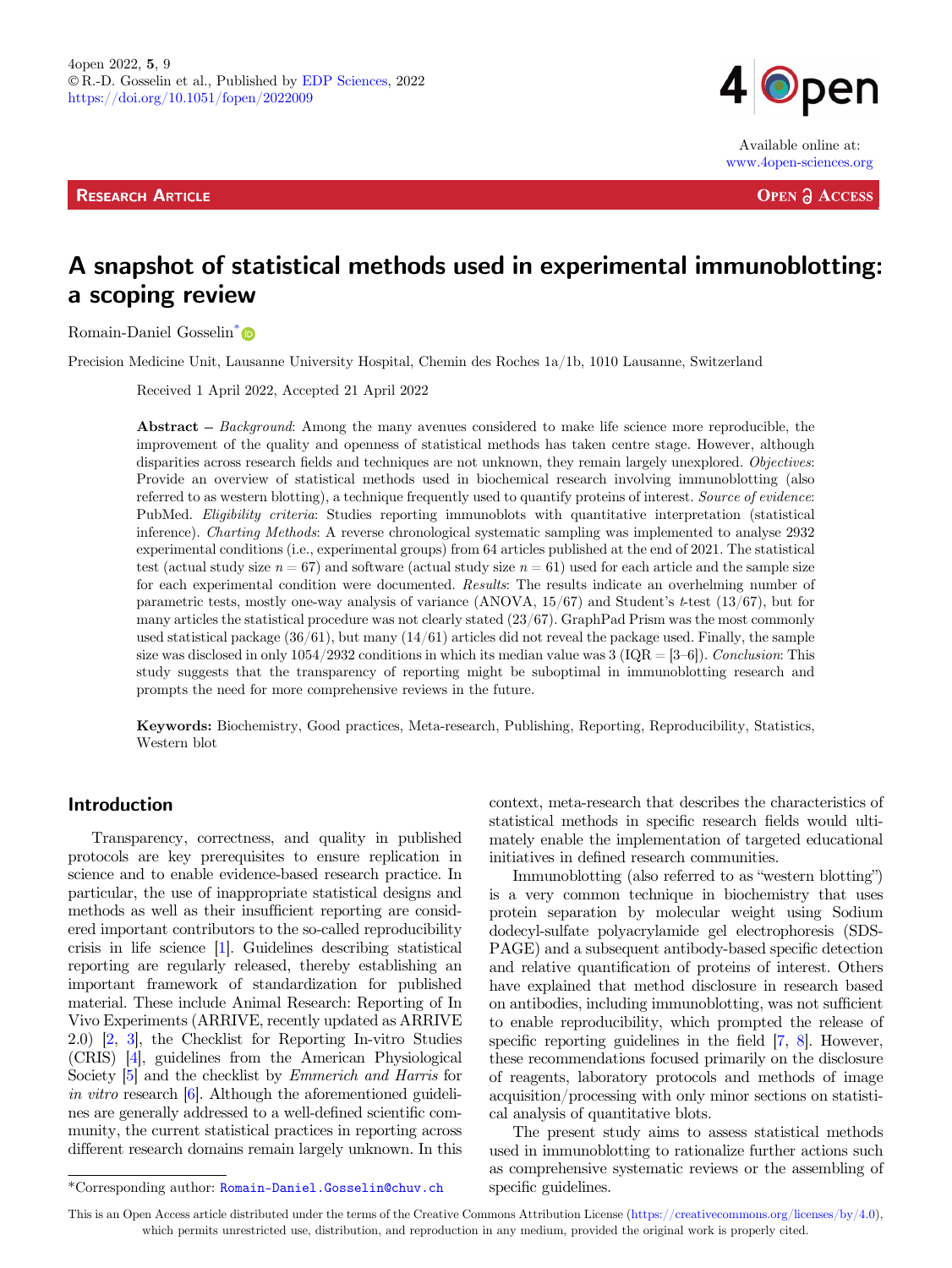## Material and methods

This study was designed and prepared according to the 2018 Preferred Reporting Items for Systematic reviews and Meta-Analyses extension for Scoping Reviews<br>(PRISMA-ScR) [[9\]](#page-5-0) and the 2020 "Updated methodological (PRISMA-ScR)  $[9]$  and the 2020 "Updated methodological quidance for the conduct of scoping reviews"  $[10, 11]$ . The dual indication was to "examine how research is conducted" on a certain topic or field" and serve "as a precursor to a systematic review". In addition, this manuscript was also prepared in accordance with the ACcess to Transparent Statistics (ACTS) call to action [\[12\]](#page-5-0). Therefore, the methods section starts with the statistical paragraph that includes the eight components of ACTS and the discussion incorporates a specific section dedicated to the limitations of the study. For the sake of clarity, throughout the text, the term "sample size" refers to the number of experimental conditions in immunoblots in the articles included in the the term "sample size" refers to the number of experimental conditions in immunoblots in the articles included in the review, and the term "study size" refers to the number of analytical units in the present review (either the number of articles or total number of experimental conditions included). The study protocol was not preregistered.

#### Statistical methods

Data were collected, structured, and managed using Microsoft Excel for Mac (version 16.59). Calculations of descriptive statistics (quartiles, interquartile range) and the drawing of bar charts and histograms were performed using the base function in R software (R-studio, version 4.1.1). The statistical items quantified in the study were: the software used, the procedures (tests) implemented, and the number of observations collected (i.e., sample size). The analytical units for the documentation of software and tests were the articles (i.e., the items were listed for each article). For the assessment of sample size, the analytical units were the separate observations (bands), presumed independent, used by the authors in each condition. The study size was determined a priori using a precision-based approach by applying the following formula:

$$
N = \frac{Z^2 p(1-p)}{d^2},
$$

N is the minimum number of articles required to establish a 95% confidence interval (CI,  $Z = 0.95$ ) for software and tests if the least frequent software or test has a frequency  $(p)$  of 0.1 (i.e., present in 10% of articles), with a precision  $(d)$  of 0.07 (i.e., 7%). The calculation gave a minimum size of 70 articles for the study.

#### Article sampling

Articles with quantitative western blots were sampled from the PubMed browser of the NCBI website ([https://](https://pubmed.ncbi.nlm.nih.gov/) [pubmed.ncbi.nlm.nih.gov/\)](https://pubmed.ncbi.nlm.nih.gov/) using reverse chronological convenience sampling [\(Fig. 1](#page-2-0), eligibility criteria are pre-sented in [Tab. 1\)](#page-2-0). In the advanced NCBI research tool, the following terms were entered for query: "immunoblot" the following terms were entered for query: "immunoblot" OR "western-blot" OR "sds page" OR

sds-page" and the NCBI publication filter was used with "end date" set at 31.12.2021. Retrieved articles were individually checked for compliance with inclusion criteria and absence of exclusion criteria by clicking on the link to the journal page or DOI until 70 articles were collected. In particular, the article text and figures were first examined to confirm both that the authors performed an immunoblot (and not a mere polyacrylamide gel electrophoresis) and that at least one reported blot was quantitative (presence of statistics and/or of text providing a quantitative interpretation of the blots). Twenty-six publications were excluded at this stage. During the subsequent detailed analysis of statistical features (see infra), six additional articles were excluded because they did not perform quantitative immunoblots, contrary to what was presumed upon first reading.

#### Quantification of statistical features

For each article sampled and for the experiments that reported quantitative immunoblots, the corresponding text (methods, results, discussion, figure legends) was explored, and three statistical items were documented: the statistical software used, the statistical procedure (e.g., test) utilized and the sample size (disclosed number of observations) in each experimental condition. Immunoblots in figures provided as supplemental materials were not included, but supplemental methods referring to figures in the main text were considered full-fledged methodological informa-tion. The category "not disclosed/unclear" corresponds to instances where the item was not given, although a statistical analysis (e.g., p-value, discussion on statistical significance) was provided, or was not given in an unambiguous manner. Absence of clear information about a post-test used after ANOVA was included in this latter category.

#### Data and code availability

All data generated and analysed during this study, as well as the R code used, are publicly available on Figshare at [https://doi.org/10.6084/m9.](https://doi.org/10.6084/m9.figshare.19448264.v1)figshare.19448264.v1.

# Results

The final list of included  $(n = 64)$  and excluded articles is provided on the Figshare public repository [\(https://doi.](https://doi.org/10.6084/m9.figshare.19448264.v1) org/10.6084/m9.fi[gshare.19448264.v1](https://doi.org/10.6084/m9.figshare.19448264.v1)).

Out of the 64 sampled articles, two articles used multiple procedures to analyse their immunoblots. One publication used both Student's *t*-test and an unknown post-test after an ANOVA, and no statistical analysis for a blot was interpreted quantitatively. Another article used both an unclear test for one immunoblot figure and no statistical analysis for a western blot interpreted quantitatively. Therefore, the final study size used in the present description of statistical tests used is  $n = 67$ . On the other hand, three sampled articles did not provide any statistical analysis or statistical software although they reported quantitative analyses, therefore the final study size for the documentation of software is  $n = 61$  [\(Fig. 1\)](#page-2-0).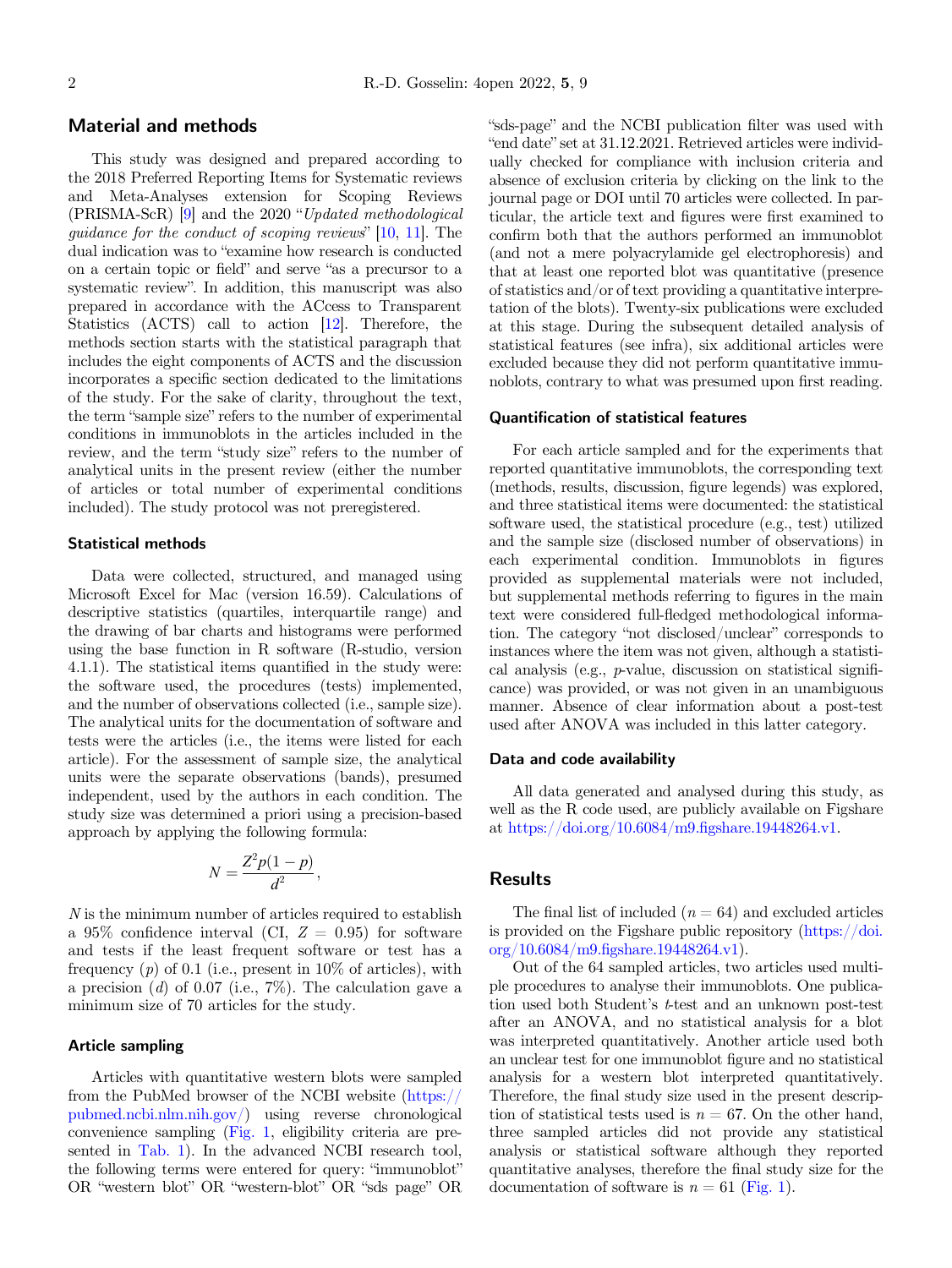<span id="page-2-0"></span>



Table 1. Eligibility criteria applied to the PubMed search engine.

| End date           | 31.12.2021                                                                                                                                                                                                                 |
|--------------------|----------------------------------------------------------------------------------------------------------------------------------------------------------------------------------------------------------------------------|
| Boolean search     | Western-blot OR western blot OR immunoblot OR sds page OR sds-page                                                                                                                                                         |
| Inclusion criteria | Presence of quantitative western blot (i.e., graph, table or text presenting                                                                                                                                               |
|                    | a quantification)                                                                                                                                                                                                          |
| Exclusion criteria | Article not written in English; qualitative western blots only (e.g., expression control, specificity);<br>SDS-PAGE without immunoblotting; DOI or link to publisher's website not displayed<br>on PubMed; review article. |

The descriptive analysis of statistical procedures is presented in [Figure 2a.](#page-3-0) The results revealed widespread use of parametric tests, namely one-way analysis of variance

(ANOVA) with post-test  $(15/67)$ , Student's t-test (regardless of their laterality or paired vs. unpaired nature, 13/67) and two-way ANOVA with post-test (5/67).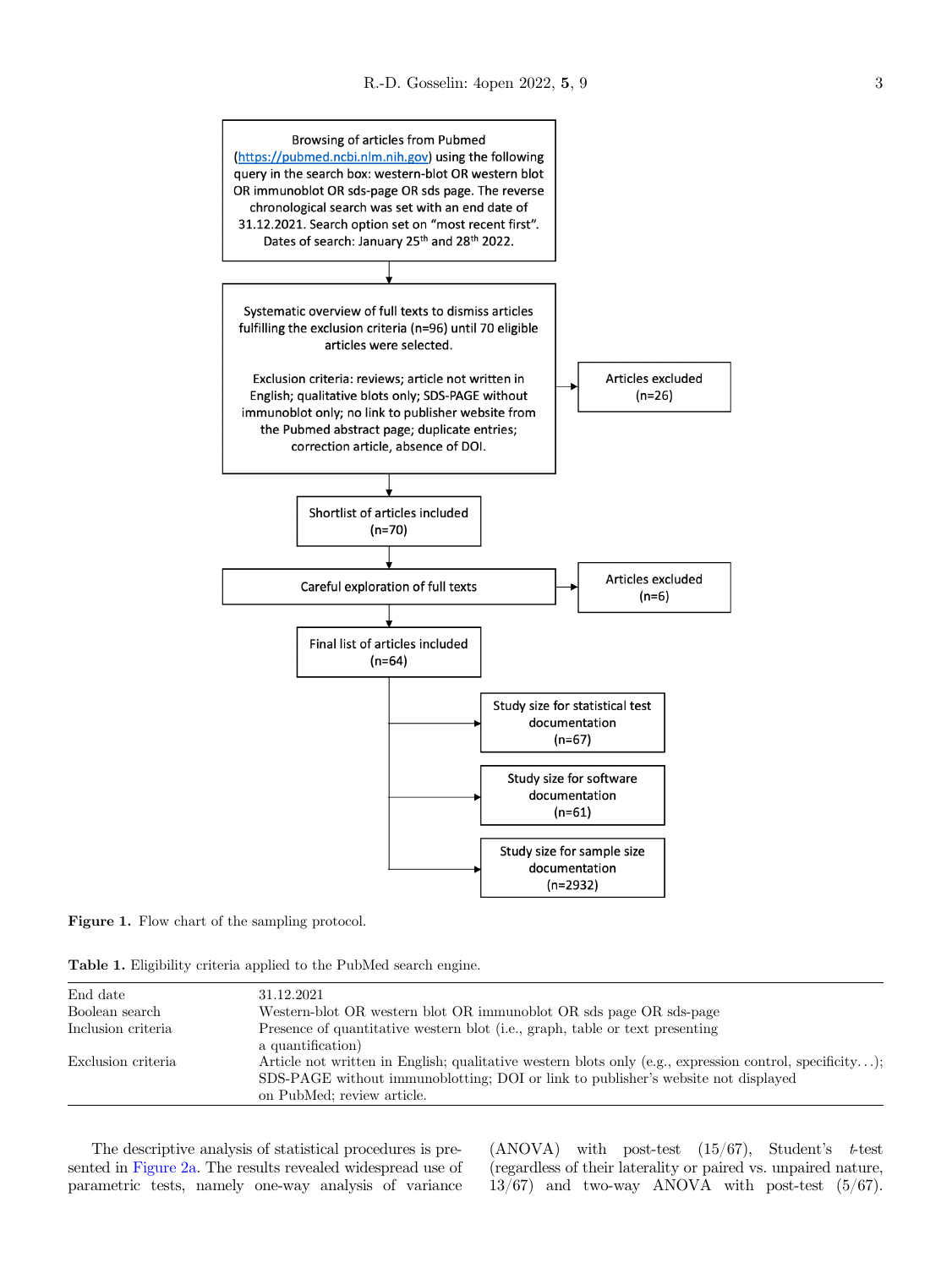<span id="page-3-0"></span>

B

 $\overline{A}$ 



**Statistical software** 

**Figure 2.** Quantification of statistical methods (a, study size:  $n = 67$ ) and software (b, study size:  $n = 61$ ) in articles ( $n = 64$ ) with quantitative immunoblotting.

Non-parametric tests were mostly absent, with only Wilcoxon signed-rank test  $(1/67)$ , Kruskal–Wallis test Wilcoxon signed-rank test  $(1/67)$ , Kruskal–Wallis test (followed by a post-test 1/67), and Duncan's multiple range test  $(1/67)$ . Strikingly, in a large proportion of quantitative analyses, the statistical procedure was unclear or not disclosed (23/67, which included instances where the post-test was not disclosed after the omnibus procedure), or no statistical analyses were performed (8/67). The evaluation of statistical software shows that only three packages were cited (Fig. 2b). The most frequently used was GraphPad Prism  $(36/61)$ , followed by IBM SPSS  $(10/61)$  and the open-source software R  $(1/61)$ . Fourteen articles  $(14/61)$ did not cite any software.

The sample size was clearly indicated in only 1054/2932 experimental conditions and was conversely often unclear (e.g., when inequalities were given instead of exact numbers) or not disclosed (1592/2932). The frequency distribution of sample sizes [\(Fig. 3\)](#page-4-0) shows the vast over-representation of

very small samples, with 744/1054 experimental conditions that incorporated fewer than four observations per sample. In about 10% of experimental conditions (286/2932), the notion of sample size was even irrelevant due to the use of single blots to quantitatively interpret the experiment. The analysis of disclosed sample sizes shows that the median number of observations (i.e., individual blots) used in quanthe immunoblots is 3 (range [2–40], interquartile range, Interaction<br>IQR [3–6]).

## **Discussion**

In the sample analysed in the present scoping review, the quantitative immunoblotting was typically designed with small numbers of observations and analysed with parametric tests using proprietary software. The use of such designs jeopardize their validity and sensitivity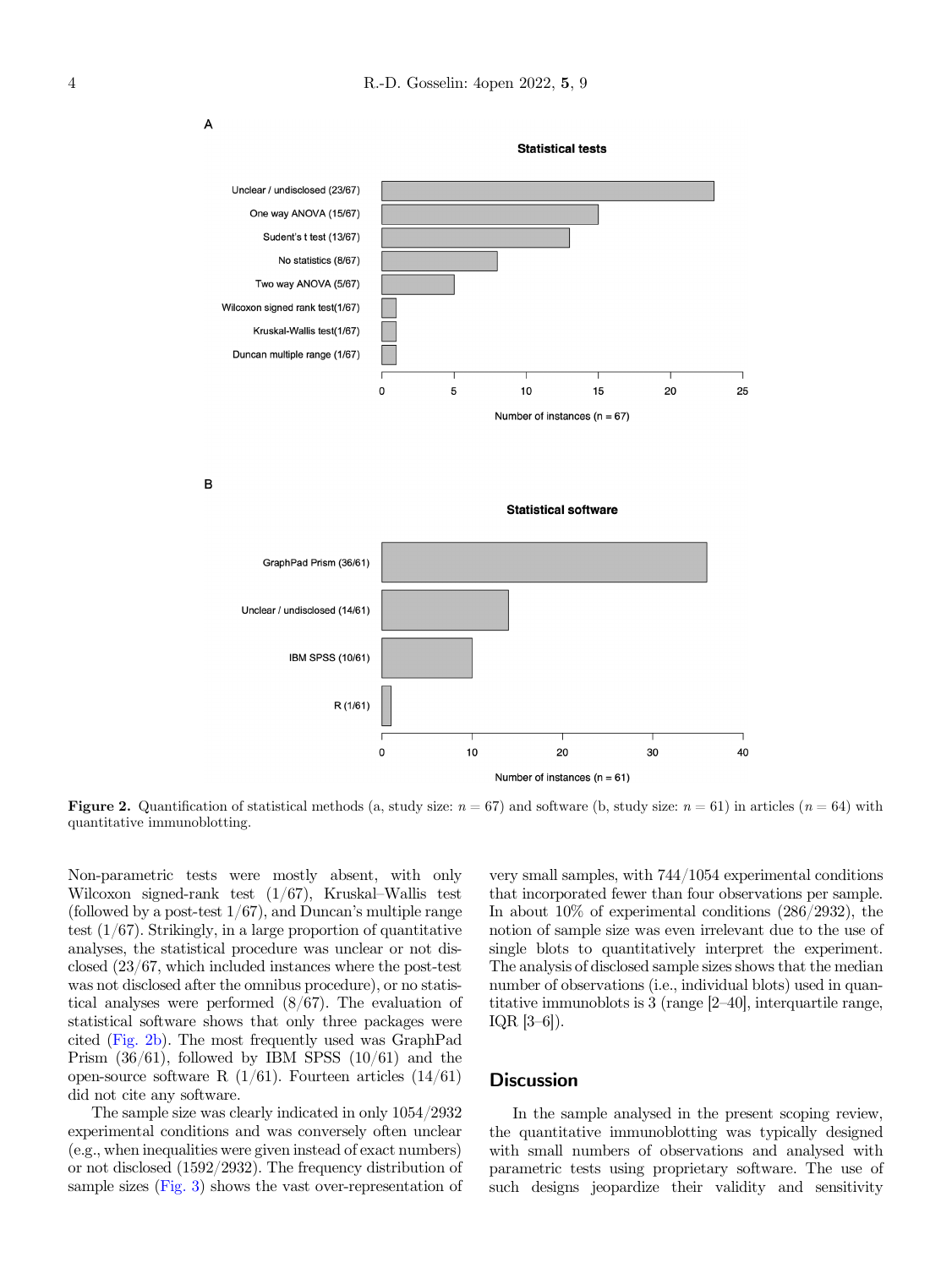inference [[18\]](#page-6-0). The question of whether research involving immunoblotting uses different standards of design, analytic methods and reporting than other fields of experimental science would be unequivocally answered by more comprehensive systematic reviews. Should it be the case, measures assembled to particularly target this research community might be warranted, including guidelines in field-specific journals, thematic sessions on design and transparency in scientific events or more active education on these topics in biochemistry curricula.

sampling rather than mere data analysis and statistical

Importantly, the alarmingly high prevalence of nontransparent methods points also to a similar insufficient statistical literacy among peer reviewers in the field. Although guidelines articles intended for peer reviewers are available [\[7](#page-5-0), [19\]](#page-6-0), peer reviewing and editorial filters do not apparently constitute efficient bottlenecks for statistical quality. One solution might be the systematic invitation of statistical reviewers to help ensure standards in statistical reporting while, at the same time, lifting some of the reviewing burden from non-statistical reviewers [[20](#page-6-0)]. Nevertheless, it is conceivable to restrict this option to manuscripts with relatively complex designs, leaving non-statistical reviewers to perform an assessment of statistical transparency and elementary statistics in most studies. In this respect, standardization of minimal statistical knowledge among reviewers is important and would benefit from the widespread creation of continuing education programmes in manuscript peer reviewing [\[21\]](#page-6-0). Authoring and reviewing activities are fulfilled by overlapping groups of scholars, and the concepts to be assimilated are the same. Therefore, it is also suggested here that guidelines on reporting practices should systematically be clearly addressed to both researchers and peer reviewers and make explicit that better knowledge of such sound practices is important when engaging in either activity. In addition, specific educational programmes on biostatistics and reporting organized in institutes that perform immunoblotting research should similarly unambiguously clarify that the exposed concepts apply similarly to the design, analysis, and presentation of a research project and its assessment as a reviewer.

## Limitations

The present review has several limitations. First, other statistical features could have been considered to achieve a more comprehensive description of statistical reporting. These include the choice of error, the nature of post-tests, or the significance thresholds used. In addition, this study was designed as descriptive and does not intend to make inferences about all the literature that uses western blots. For example, the date of publication selected and the convenience sampling method may have created an overrepresentation of some journals and editors that prevents



**Distribution of sample sizes** 

<span id="page-4-0"></span>800

**Figure 3.** Histogram showing the frequency  $(Y \text{ axis})$  distributions of sample size  $(X \text{ axis})$  in immunoblotting experimental conditions (actual study size:  $n = 1054$ ). Only experimental conditions with clearly disclosed sample sizes were included (1054/2932).

(i.e., statistical power). First, the verification of parametric assumptions, which are a mandatory prerequisite for the use of parametric tests, is challenging when samples are small. Indeed, in that context, graphical methods such as quantile–quantile (Q–Q) plots are also not reliable and quantile-quantile  $(Q-Q)$  plots are also not reliable and distribution tests for normality (e.g., Shapiro–Wilk, Kolmogorov–Smirnov) tend to be largely underpowered to detect any deviation from normality. Furthermore, statistically significant differences obtained with small samples tend to overestimate effect sizes and to have a higher percentage of false positives among statistically significant results [[13](#page-6-0)]. In addition, small sample sizes such as observed herein tend also to have low statistical power and thus inflate the fraction of false negative results. This shrinkage of statistical power may even engender an impossibility to detect statistically significant differences at the usual confidence levels if non-parametric tests are used [[14\]](#page-6-0). Therefore, for all these reasons, the sampled literature that reports quantitative immunoblotting might be riddled with a large share of statistically unreliable results.

In the present sample, a large proportion of statistical methods were not disclosed, data that is in line with the lack of transparency recurrently reported in other studies [\[15](#page-6-0)–[17](#page-6-0)], which is a strong impediment to reproducibility. Many guidelines exist but their publication and dissemination has shown limited impact. Therefore, although this route of action appears necessary, especially to provide a framework of official recommendations, it is probably not sufficient to initiate a change towards a more reproducible culture. Strengthening continuing education programmes on good research practices for graduate students, postdoctoral researchers and established researchers would be an important avenue to explore. The organisation of such education for professionals at career stages where improving methodological and statistical literacy relates to the actual daily laboratory activity might be more efficient than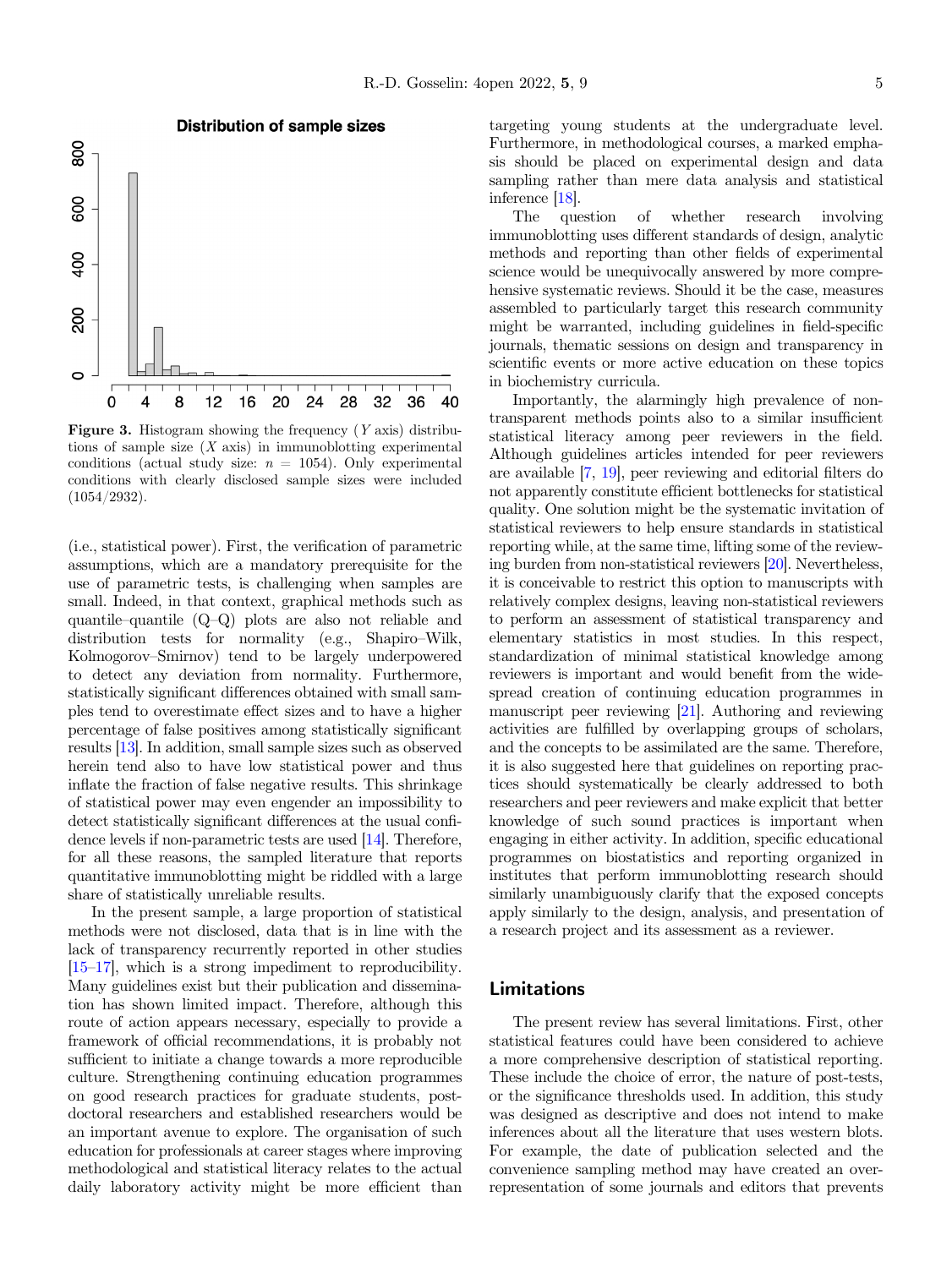<span id="page-5-0"></span>generalization. Nevertheless, the consistency of the results within this sample is already notable, suggesting a widespread entrenched culture of incomplete reporting in immunoblot research and prompts for future confirmatory systematic review. Since not all periodicals that publish immunoblots are referenced in PubMed, the use of this sole database may also be a source of bias. Furthermore, the study protocol was not preregistered, which constitutes another limitation. Finally, the present study was designed and analysed by a single reviewer, a methodology deemed acceptable for accelerated evidence synthesis such as the current review [[22,](#page-6-0) [23](#page-6-0)] but which might increase error and bias for comprehensive systematic reviews [[23,](#page-6-0) [24\]](#page-6-0). Therefore, future systematic reviews would ideally involve two reviewers, use a large sample of articles from at least two databases and a sampling scheme that enable the random collection of immunoblot studies on a larger time period (e.g., 6 months) and from many distinct journals.

## Conclusion

In conclusion, the results indicate that small samples, parametric tests and proprietary software might be omnipresent in immunoblotting research and that nontransparency in statistical protocols is widespread. Targeting researchers in this specific field with continuing education on good research practice and fundamental biostatistics should be a priority objective. Additional avenues to explore are better communication or enforcement of existing reporting guidelines. Journals and editors should take a leading role in these efforts.

## Conflict of interest

The author declares no competing interests. The research was supported (RDG salary as an employee of the Lausanne University Hospital (CHUV)) by institutional intramural funding.

### Acknowledgments

The author would like to thank Prof Jacques Fellay for his support. The author declares no competing interests. The research was supported (RDG salary as an employee of the Lausanne University Hospital (CHUV)) by institutional intramural funding.

# Author contributions

RDG designed the study, analysed the data, and wrote the manuscript.

## **References**

1. Prager EM, Chambers KE, Plotkin JL, McArthur DL, Bandrowski AE, Bansal N, Martone ME, Bergstrom HC, Bespalov A, Graf C (2019), Improving transparency and scientific rigor in academic publishing. J Neuro Res 97, <sup>377</sup>–390. <https://doi.org/10.1002/jnr.24340>.

- 2. Kilkenny C, Browne WJ, Cuthill IC, Emerson M, Altman DG (2010), Improving bioscience research reporting: the ARRIVE guidelines for reporting animal research. PLoS Biol 8, e1000412. [https://doi.org/10.1371/journal.pbio.](https://doi.org/10.1371/journal.pbio.1000412) [1000412](https://doi.org/10.1371/journal.pbio.1000412).
- 3. Percie du Sert N, Hurst V, Ahluwalia A, Alam S, Avey MT, Baker M, Browne WJ, Clark A, Cuthill IC, Dirnagl U, Emerson M, Garner P, Holgate ST, Howells DW, Karp NA, Lazic SE, Lidster K, MacCallum CJ, Macleod M, Pearl EJ, Petersen OH, Rawle F, Reynolds P, Rooney K, Sena ES, Silberberg SD, Steckler T, Wurbel H (2020), The ARRIVE guidelines 2.0: Updated guidelines for reporting animal research. PLoS Biol 18, e3000410. [https://doi.org/10.1371/](https://doi.org/10.1371/journal.pbio.3000410) [journal.pbio.3000410.](https://doi.org/10.1371/journal.pbio.3000410)
- 4. Krithikadatta J, Gopikrishna V, Datta M (2014), CRIS Guidelines (Checklist for Reporting In-vitro Studies): A concept note on the need for standardized guidelines for improving quality and transparency in reporting in-vitro studies in experimental dental research. J Conserv Dent 17, <sup>301</sup>–304. [https://doi.org/10.4103/0972-0707.136338.](https://doi.org/10.4103/0972-0707.136338)
- 5. Yosten GLC, Adams JC, Bennett CN, Bunnett NW, Scheman R, Sigmund CD, Yates BJ, Zucker IH, Samson WK (2018), Revised guidelines to enhance the rigor and reproducibility of research published in American Physiological Society journals. Am J Physiol Regul Integr Comp Physiol 315, R1251–R1253. [https://doi.org/10.1152/](https://doi.org/10.1152/ajpregu.00274.2018) [ajpregu.00274.2018](https://doi.org/10.1152/ajpregu.00274.2018).
- 6. Emmerich CH, Harris CM (2019), Minimum information and quality standards for conducting, reporting, and organizing in vitro research. Handbook of Experimental Pharmacology 257, 177–196. [https://doi.org/10.1007/164\\_](https://doi.org/10.1007/164_2019_284) [2019\\_284](https://doi.org/10.1007/164_2019_284).
- 7. Brooks HL, Lindsey ML (2018), Guidelines for authors and reviewers on antibody use in physiology studies. Am J Physiol Heart Circ Physiol 314, H724–H732. [https://doi.](https://doi.org/10.1152/ajpheart.00512.2017) [org/10.1152/ajpheart.00512.2017](https://doi.org/10.1152/ajpheart.00512.2017).
- 8. Gilda JE, Ghosh R, Cheah JX, West TM, Bodine SC, Gomes AV (2015), Western Blotting inaccuracies with unverified antibodies: need for a Western Blotting Minimal Reporting Standard (WBMRS). PLoS ONE 10, e0135392. [https://doi.](https://doi.org/10.1371/journal.pone.0135392) [org/10.1371/journal.pone.0135392.](https://doi.org/10.1371/journal.pone.0135392)
- 9. Tricco AC, Lillie E, Zarin W, O'Brien KK, Colquhoun H, Levac D, Moher D, Peters MDJ, Horsley T, Weeks L, Hempel S, Akl EA, Chang C, McGowan J, Stewart L, Hartling L, Aldcroft A, Wilson MG, Garritty C, Lewin S, Godfrey CM, Macdonald MT, Langlois EV, Soares-Weiser K, Moriarty J, Clifford T, Tuncalp O, Straus SE (2018), PRISMA Extension for Scoping Reviews (PRISMA-ScR): checklist and explanation. Ann Intern Med 169, 467–473. [https://doi.org/](https://doi.org/10.7326/M18-0850) [10.7326/M18-0850.](https://doi.org/10.7326/M18-0850)
- 10. Munn Z, Peters MDJ, Stern C, Tufanaru C, McArthur A, Aromataris E (2018), Systematic review or scoping review? Guidance for authors when choosing between a systematic or scoping review approach. BMC Med Res Methodol 18, 143. <https://doi.org/10.1186/s12874-018-0611-x>.
- 11. Peters MDJ, Marnie C, Tricco AC, Pollock D, Munn Z, Alexander L, McInerney P, Godfrey CM, Khalil H (2020), Updated methodological guidance for the conduct of scoping reviews. JBI Evid Synth 18, 2119–2126. [https://doi.org/](https://doi.org/10.11124/JBIES-20-00167) [10.11124/JBIES-20-00167.](https://doi.org/10.11124/JBIES-20-00167)
- 12. Gosselin RD (2020), Statistical analysis must improve to address the reproducibility crisis: The ACcess to Transparent Statistics (ACTS) call to action. Bioessays 42, e1900189. <https://doi.org/10.1002/bies.201900189>.